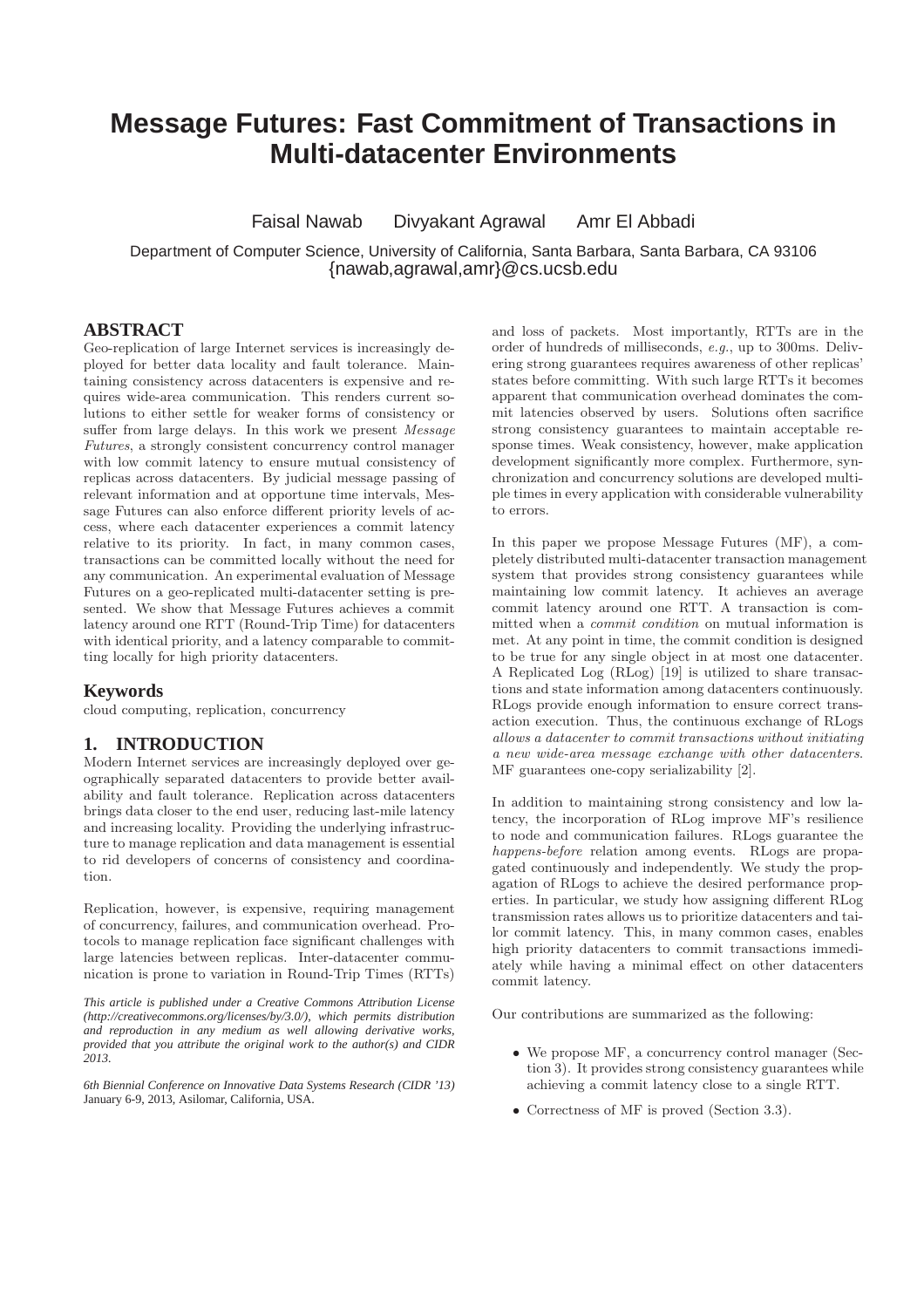• We performed a set of experiments on EC2 nodes across inter-continental datacenters (Section 4). In those experiments, we compare MF's performance with two Paxos-based protocols. We also demonstrate how to tailor the system's commit latency and how to enable transactions to commit immediately.

The rest of this document is divided as follows: First, we overview the system in Section 2 and elucidate the considered datacenter architecture, the main components of an MF instance, and RLogs. Then, we proceed to propose MF in Section 3. We provide an intuitive description followed by a more formal definition of MF operation and a proof of its correctness. An evaluation of our system is detailed in Section 4. Section 5 summarizes related work. Finally, we conclude the paper with a summary in Section 6.

## **2. SYSTEM OVERVIEW**

We consider a large multi-cloud system consisting of multiple datacenters, each with a large number of nodes. In what follows we describe the underlying datacenter architecture, MF design, and RLogs.

#### **2.1 Datacenter architecture**

Each datacenter contains a subset of the nodes that belong to the system, referred to as a *cluster*. Each cluster maintains a full replica of the system's data. A key-value store constitutes the underlying storage. The storage can be distributed across different servers in the cluster. Since latency between servers within a single datacenter is small, applying current solutions for intra-datacenter concurrency does not affect the overall performance of a geo-replicated system. Our solution handles inter-datacenter concurrency control. MF assumes that transactions executed within a datacenter are serializable. A complete datacenter outage is a rare occurrence. MF focuses on optimizing the normal case operation, that is when all datacenters are available. Clock synchronization between datacenters is not required by MF.

#### **2.2 Message Futures design**

MF is a multi-datacenter concurrency control manager. Components in MF's design include: (1) *The transaction client component* to handle clients requests. (2) *The replication component* to handle RLog replication. (3) *The concurrency component* that performs the concurrency logic to commit or abort transactions. These components operate on common global data structures. Each datacenter,  $DC_i$ , maintains the following structures:

- *Local RLog*,  $L_i$ , is the locally maintained RLog.
- *Pending Transactions list*,  $PT_i$ , contains local *pending transactions*. These are transactions that requested to commit but are still neither committed nor aborted.
- Last Propagated Time,  $LPT_i$ , is the timestamp of the processing time of the last sent  $L_i$  at  $DC_i$ .

## **2.3 Replicated Logs**

RLogs maintain a global view of the system that can be used by datacenters to perform their concurrency logic. RLogs

consist of an ordered sequence of *events*. All events have timestamps. Each transaction is represented by an event. RLogs are continuously propagated to other datacenters. An algorithm used to efficiently propagate RLogs is presented in [19]. An  $N \times N$  Timetable,  $T_i$ , is maintained by  $L_i$ , where  $N$  is the number of datacenters. Each entry in the Timetable is a timestamp representing a bound on how much a datacenter knows about another datacenter's events. For example, entry  $T_i(j,k) = \tau$  means that datacenter  $DC_i$ knows that datacenter  $DC_i$  is aware of all events at datacenter  $DC_k$  up to timestamp  $\tau$ . An event in  $L_i$  is discarded if  $DC_i$  knows that all datacenters know about it. RLogs are transitive: events of a datacenter  $DC_A$  may reach  $DC_C$ through another datacenter  $DC_B$ . The algorithm ensures two properties. First, all events are eventually known by all datacenters. Second, if two events have a *happened-before* relation [12], their order is maintained in the RLog.

Now we will illustrate our adaptation of the RLog. Each datacenter is represented by one row and one column in the Timetable. Each transaction,  $t_i$ , is represented as an event record,  $E_{true}(t_i)$ , in the RLog, where type is either: (1) *Pending transactions* (p) that requested to commit but are neither committed nor aborted yet. (2) *Committed transactions* (c) that were not propagated to all datacenters yet. A transaction,  $t_i$ , starts as a pending transaction with an entry record  $E_p(t_i)$ . Once the transaction commits or aborts, a new event record,  $E_c(t_i)$ , is added to the RLog. A pending event is maintained until the transaction commits or aborts. A committed event is maintained in the RLog until it is known to all datacenters. Note also that the clock must be incremented when new events occur and when  $L_i$ is propagated.

# **3. CONCURRENCY CONTROL**

In this section we describe the concurrency control manager. We begin by giving an overview and an example scenario of MF. Then, we present the algorithm used to commit transactions. Finally, we establish the correctness of MF.

## **3.1 Message Futures overview**

We start with an intuitive description of MF. Note that each datacenter,  $DC_A$ , transmits  $L_A$ , its local RLog, continuously regardless of the existence of new events. Consider a pending transaction  $t_i$  at  $DC_A$ . When  $t_i$  requests to commit, the current Last Propagated Time,  $LPT_A$ , is attached to  $t_i$  and is referred to as  $t_i \rightarrow LPT_A$ . Then,  $t_i$  with its read- and writesets are appended to the local Pending Transactions list,  $PT_A$ , while only the write-set is appended to  $L_A$ . Whenever  ${\cal D} C_A$  receives a RLog,  $L_B,$  it checks for conflicts between transactions,  $t_i$ , in  $PT_A$  and  $t'$  in  $L_B$ . If a conflict exists,  $t_i$  is aborted. A conflict exist if a common object,  $x$ , exists in  $t$ 's write-set and  $t_i$ 's read- or write-sets. To commit  $t_i$ , DC<sup>A</sup> waits until the following *commit condition* holds:

DEFENITION 1. *A pending transaction*  $t_i$  *in*  $PT_A$  *commits if all read versions of objects in* ti*'s read-set are identical to ones in local storage, and*

 $T_A[B, A] \geq t_i \rightarrow LPT_A$ ,  $\forall_B (DC_B \in data centers)$ 

That is, all objects in  $t_i$ 's read-set have the same versions as those in the local storage and datacenter  $DC_A$  knows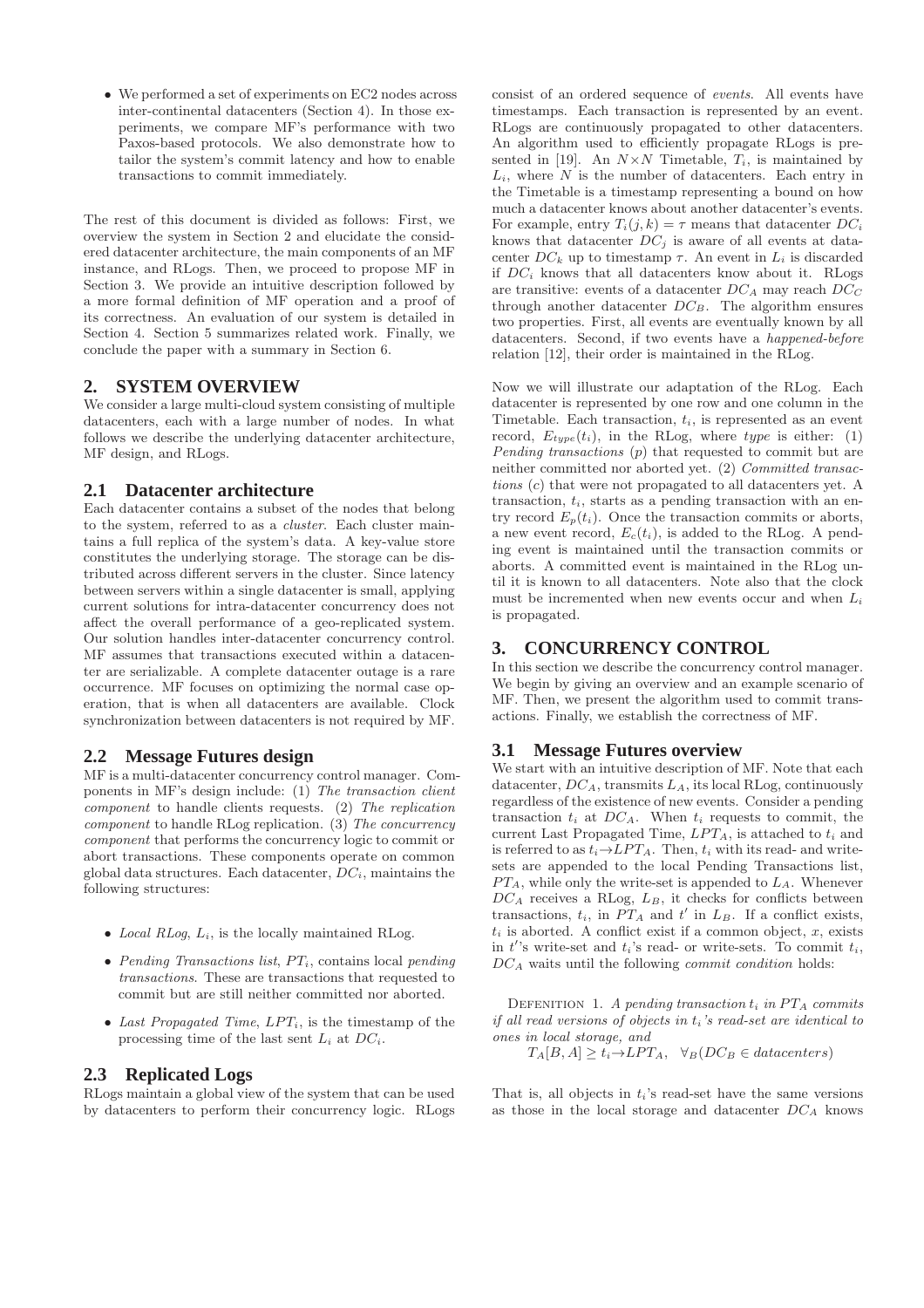

Figure 1: MF example scenario

that all datacenters,  $DC_B$ , are aware of  $DC_A$ 's events up to time  $t_i \rightarrow LPT_A$ . Conflicts that include  $t_i$ 's write-set are detected earlier when remote transactions are received and their conflicts are detected.

To illustrate the operational aspects of MF and its correctness, consider a successfully committed transaction,  $t_i$ , at datacenter  $DC_A$  as an example. The event of transmitting  $L_A$  by  $DC_A$  is denoted by  $a_{\alpha}$ , where  $\alpha$  is a monotonically increasing number;  $a_{\alpha}$  is before  $a_{\beta}$  if  $\alpha < \beta$ . The time of an event is represented by the notation  $ts(e)$ , where e is the event and the returned time is a locally maintained monotonically increasing number. If transaction  $t_i$ requests to commit at datacenter  $DC_A$  at time  $ts(t_i)$ , where  $ts(a_{\alpha}) < ts(t_i) < ts(a_{\alpha+1})$ , then  $t_i \rightarrow LPT_A$  is set to  $ts(a_{\alpha})$ . This ensures that the event record of  $t_i$  will be included in  $L_A$  of every  $a_\beta$ , where  $\beta$  is greater than  $\alpha$ . The transaction commits if the commit condition holds. For any other datacenter,  $DC_B$ , consider  $b_{\alpha}$  as the first transmission of  $L_B$ , where  $L_B$ 's Timetable satisfies:  $T_B[B, A] \geq ts(a_\alpha)$ . This is  $DC_B$ 's part in satisfying  $t_i$ 's commit condition. Reception of  $b_{\alpha}$ 's content by  $DC_A$  makes it aware of all transactions,  $t_{b\_pre}$ , with commit request times less than  $ts(b_\alpha)$ . No  $t_{b\_pre}$  conflicts with  $t_i$ ; otherwise,  $t_i$  would have been aborted, since  $t_{b\_pre}$  is necessarily included in  $L_B$  which is transmitted in  $b_{\alpha}$ . Any other transaction,  $t_{b\text{-}post}$ , that requested to commit after  $ts(b_\alpha)$ , is necessarily aborted if it conflicts with  $t_i$ . This is because  $t_{b\_post} \rightarrow LPT_B$  is greater than or equal to  $ts(b_\alpha)$ ;  $t_{b\text{-}post}$  will wait until its commit condition holds. This includes waiting for  $T_B[A, B]$  to be greater than or equal to  $ts(b_\alpha)$ .  $ts(b_\alpha)$  is greater than the time when  $a_{\alpha}$ 's transmission was received by  $DC_B$ . Thus, any  $L_A$  satisfying  $t_{b\text{-}post}$ 's commit condition must have been sent at a time greater than or equal to  $ts(a_{\alpha+1})$ .  $L_A$  sent at a time greater than or equal to  $ts(a_{\alpha+1})$  must contain  $t_i$ , as we have shown above. Thus, when the record of  $t_i$  is received at  $DC_B$ ,  $t_{b-post}$  is aborted if a conflict existed between  $t_i$  and  $t_{b-post}$ . Since any transaction in  $DC_B$  requests to commit either before or after  $ts(b_\alpha)$ , the commit condition ensures that for any two transactions that are concurrent and conflicting, at most one of them will commit.

We now illustrate a simple operational scenario of MF depicted in Figure 1. The scenario consists of two datacenters,  $DC_A$  and  $DC_B$ . The passage of time is represented by going downward. Arrows are RLog transmissions. Events in the RLog are shown over the arrow. If no events exist, nothing will be shown. The corresponding Timetable is also displayed in one case for demonstration purposes. The notation on the sides are operations performed or issued at the datacenter.  $t_i\no$ operation on the object key for transaction  $t_i$ . Client operations are *read* (r), *write* (w), and *commit request* (cr). Commits and aborts are shown inside dotted boxes. As introduced above, RLog transmissions are represented by the notation  $\delta_i$ , where  $\delta$  is the lower case character of the datacenter's name and i is a monotonically increasing number.

Consider transaction  $t_1$  of  $DC_A$ . It reads and writes object x and then requests a commit.  $t_1\rightarrow LPT_A$  is set to  $ts(a_1)$ .  $DC_A$  waits until the commit condition (Definition 1) holds. When  $L_B$ , sent at  $b_1$ , is received at  $DC_A$ , the commit condition is satisfied and  $t_1$  commits. Transaction  $t_2$ , which also started after  $a_1$ , requests a commit.  $t_2 \rightarrow LPT_A$  is also set to  $ts(a_1)$ . Since it has requested to commit after the reception of the RLog transmission at  $ts(b_1)$ , the commit condition holds at the time it requested to commit, hence  $t_2$  commits immediately. Transaction  $t_3$  requests to commit at  $DC_B$ .  $t_3 \rightarrow LPT_B$  is set to  $ts(b_1)$  when a commit is requested. However, when  $L_A$  of  $a_2$  arrives at  $DC_B$ , a conflict with transaction  $t_2$  is detected. In this case,  $t_3$  is aborted. Finally, we show the case of transactions  $t_4$  and  $t_5$ . When a commit is requested for both of them,  $t_4 \rightarrow LPT_A$  is set to  $ts(a_2)$  and  $t_5 \rightarrow LPT_B$  is set to  $ts(b_2)$ . When each datacenter receives the other datacenter's RLog, it contains the information of the pending transaction of the other datacenter. However, no conflict is detected. At that point, the commit condition holds for both of them and both  $t_4$  and  $t_5$  commit. We also included a demonstration of  $T_A$  at time  $ts(a_2)$ .

## **3.2 Concurrency control protocol**

The concurrency component of a datacenter  $DC_A$  runs continuously to process  $L_A$  and  $PT_A$ . Clients read local values and buffer write operations. Conflicts with the local storage are checked by verifying that all read values of  $t_i$  have the same version number as the last writes on the local storage. Also, conflicts with other transactions in  $PT_A$ , pt, are checked. If a conflict is detected between  $t_i$  and  $pt$ ,  $t_i$  is aborted. A conflict exists if a common object,  $x$ , exists in  $pt$ 's write-set and  $t_i$ 's read- or write-sets. When a transaction,  $t_i$ , requests to commit at  $DC_A$ , it is added to  $PT_A$ (with both read- and write-sets) and  $L_A$  (with its write-set only) and  $t_i \rightarrow LPT_A$  will be set to the current  $LPT_A$ . After each RLog transmission,  $LPT_A$  is set to the processing time of  $L_A$ , which is the entry  $T_A[A, A]$ . Upon receiving a RLog,  $L_B$ , from any  $DC_B$ ,  $L_A$  is updated to reflect the received information, *i.e.*,  $L_B$ 's events are merged into  $L_A$ 's events and  $T_A$  is updated.

A concurrency server, at  $DC_A$ , runs continuously and at each iteration performs three tasks in the following order:

**Process transactions,**  $lt$ , in  $L_A$ : This step is demonstrated in Algorithm 1. Two types of transactions in  $L_A$ are considered: (1) Committed transactions that were not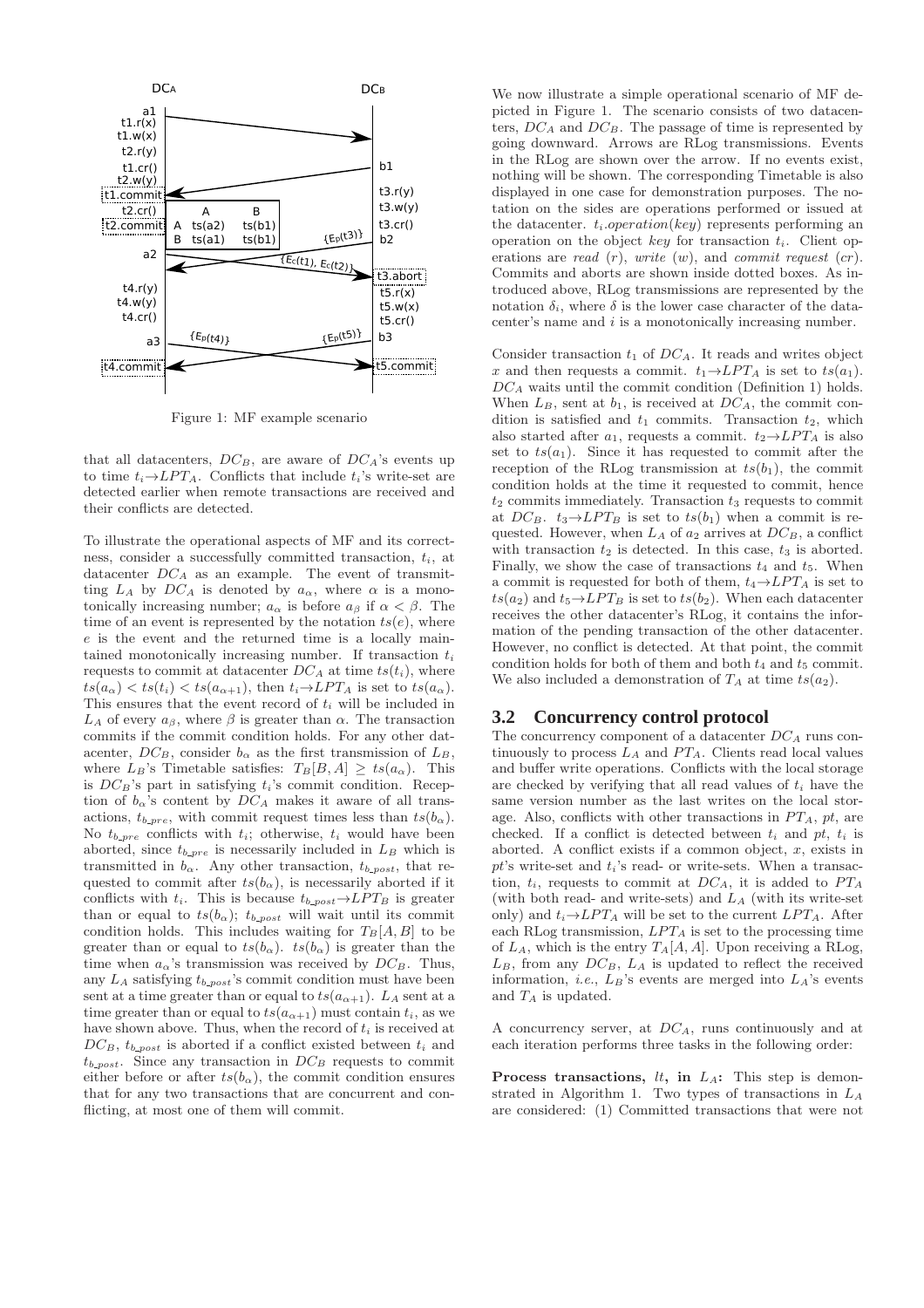#### Algorithm 1: Processing transactions in  $L_A$ .

|              | 1 function $ProcessLocalLog()$                                                  |
|--------------|---------------------------------------------------------------------------------|
| $\mathbf{2}$ | for each transaction $lt$ in $L_A$ do                                           |
| 3            | <b>if</b> ( <i>lt was already processed AND is not pending</i> ) OR ( <i>lt</i> |
|              | <i>is local</i> ) then                                                          |
| 4            | continue to next lt                                                             |
| 5            | for each transaction pt in $PT_A$ do                                            |
| 6            | if conflict Exist (pt, lt) then                                                 |
|              | abort pt                                                                        |
| 8            | <b>if</b> <i>lt is committed</i> <b>then</b>                                    |
| 9            | apply $lt's$ write $-$ set to storage                                           |
|              |                                                                                 |

Algorithm 2: Processing transactions in  $PT_A$ .

|    | 10 function ProcessPendingTransactions ()                                        |
|----|----------------------------------------------------------------------------------|
| 11 | for each transaction pt in $PT_A$ do                                             |
| 12 | if for all datacenters, DC <sub>B</sub> , $T_A/B$ , $A \ge pt \rightarrow LPT_A$ |
|    | AND read-set values are not changed in local storage                             |
|    | then                                                                             |
| 13 | apply pt's write $-$ set to storage                                              |
| 14 | add $E_c(pt)$ to $L_A$                                                           |
| 15 | remove pt from $PT_A$                                                            |
|    |                                                                                  |

processed before, and (2) pending transactions that did not commit/abort yet. Local transactions in  $L_A$  are not considered (line 3). Other transactions are processed according to their order in  $L_A$  and checked for conflicts with transactions, pt, in  $PT_A$  (lines 5-7). If a conflict was detected between lt and pt, then pt aborts. A conflict exist if a common object,  $x$ , exists in *lt*'s write-set and  $pt$ 's read- or write-sets. Finally, if  $lt$  is a committed transaction, incorporate its write-set to the local storage (line 9).

**Process transactions,** pt, in  $PT_A$ : Determine if any pt can commit (Algorithm 2). pt can commit if the commit condition holds (line 12). Committing a transaction includes incorporating its write-set to local storage, adding a committed event record,  $E_c(pt)$ , to  $L_A$ , and removing pt from  $PT_A$  (lines 13-15).

Garbage collection and termination: If a transaction,  $t_i$  is committed/aborted then discard  $E_p(t_i)$ . If  $t_i$  is committed/aborted and is also known to all datacenters, then discard  $E_c(t_i)$ .

#### **3.3 Correctness**

We now show that MF preserves one-copy serializability. We use Serialization Graphs (SGs) [2]. Nodes in a SG represent committed transactions and edges represent conflicts. An edge  $(t_i, t_j)$  represents one of the following three types: (1) *Write-read (wr) edges* where  $t_i$  directly *read-depends* on  $t_i$ . (2) *Write-write (ww) edges* where  $t_j$  directly *writedepends* on  $t_i$ . (3) *Read-write (rw) edges* where  $t_j$  directly *anti-depends* on t<sub>i</sub>. A Multi-Version, Multi-Copy (MVMC) history is one-copy serializable if no cycles exist in its SG. Acyclicity of SG will be proven by showing that any edge  $(t_i, t_j)$  translates to an ordering of the commit record of  $t_i$ ,  $E_c(t_i)$ , preceding  $(<sub>s</sub>)$   $E_c(t_j)$  in RLog. Since the order of events in RLogs maintains the *happens-before* relation, and from the acyclicity of the *happens-before* relation, proving this mapping establishes the acyclicity of SG. This is an intuitive mapping since the ordered list of events in RLog actually represents a totally ordered history of committed transactions. We begin by listing some properties of MF to aid us in proving this mapping.

PROPERTY 1. For a transaction  $t_i$  at  $DC_A$ , define the set *of previously committed transactions by*  $TX_p$ *, where* 

 $\forall_{t \in TX_p}$  (write-set(t) ∩ read-set(t<sub>j</sub>) ≠  $\phi$ ) OR (writeset(*t*) ∩ write-set(*t<sub>j</sub>*)  $\neq$   $\phi$ ). All transactions in TX<sub>p</sub> have *event records in*  $L_A$  *at the time of*  $t_j$  *'s commit.* 

The property asserts that prior to transaction  $t_i$ 's commit,  $DC_A$  accumulates the history of all previously committed transactions with at least one object  $x$  in their write-set that is also in  $t_i$ 's read- or write-sets.

PROPERTY 2. The set of committed transactions,  $TX_c$ , *that were concurrent at any point in time satisfies the following:*

 $\forall_{t_j \neq t_i \in TX_c}$  (write-set( $t_j$ ) ∩ read-set( $t_i$ ) = write-set( $t_j$ )  $\cap$  write-set $(t_i) = \phi$ ).

This property states that concurrent transactions can commit only if they have disjoint object sets. Now, we will consider each edge type and prove our mapping:

Write-read edges. All transactions read from their local storage. Consider the wr-edge  $(i, j)$ . A transaction  $t_i$  at datacenter  $DC_A$  contains version  $x<sub>v</sub>$  in its read-set. Property 2 indicates that  $t_i$  and  $t_j$  are not concurrent, thus  $t_i$  committed before  $t_i$ 's commit request. Given Property 1 we also know that all transactions that have key  $x$  in their write-sets are in  $L_A$ . This includes transaction  $t_i$  that wrote the most recent version, *i.e.*,  $x_v$ . Thus, the order  $E_c(t_i) \leq s E_c(t_i)$ is guaranteed in  $L_A$  and there is no transaction  $t_m$  that writes to x having an order  $E_c(t_i) \leq s \ E_c(t_m) \leq s \ E_c(t_j)$ . Since the RLog maintains the order of the *happens-before* relation,  $E_c(t_i) <_{s} E_c(t_j)$  will hold for all RLogs.

Write-write edges. Consider two transactions,  $t_i$  and  $t_j$ , with a common object,  $x$ , in their write-sets. Consider an edge  $(i, j)$  in SG. We infer from Property 2 that  $t_i$  and  $t_j$  are not concurrent;  $t_i$  committed before  $t_j$  requests a commit. Furthermore, Property 1 indicates that  $L_A$  accumulated the set of all previously committed transactions,  $TX_p$ , that have at least one common object in their write-sets with  $t_j$ . Thus,  $t_i$  which wrote the most recent version of x before  $t_j$  is necessarily in  $TX_p$ . Thus, the order  $E_c(t_i) <_{s} E_c(t_j)$  is ensured in  $L_A$  and there is no transaction  $t_m$  that writes to x with the order  $E_c(t_i) \leq s \ E_c(t_m) \leq s \ E_c(t_j)$ . The order holds for all RLogs due to the preservation of the *happens-before* relation.

Read-write edges. Consider the case of three transactions,  $t_i$ ,  $t_j$ , and  $t_k$  accessing an object x. Assume that  $t_j$ and  $t_i$  request to commit at  $DC_A$  and  $DC_B$  respectively. Assume there is a ww-edge from  $t_k$  to  $t_j$  and a wr-edge from  $t_k$  to  $t_i$ , then there should be a rw-edge from  $t_i$  to  $t_i$ . We need to prove the mapping of those transactions to an order  $E_c(t_k) \leq s E_c(t_i) \leq s E_c(t_j)$ . We already proved that  $E_c(t_k) \leq s E_c(t_i)$  and  $E_c(t_k) \leq s E_c(t_j)$ . We now need to only prove that  $E_c(t_i) \leq s E_c(t_i)$ . Suppose to the contrary that  $E_c(t_i) \leq s E_c(t_i)$ . This is only possible if  $E_c(t_i)$  was already in  $L_B$  when  $t_i$  commits. There are three cases of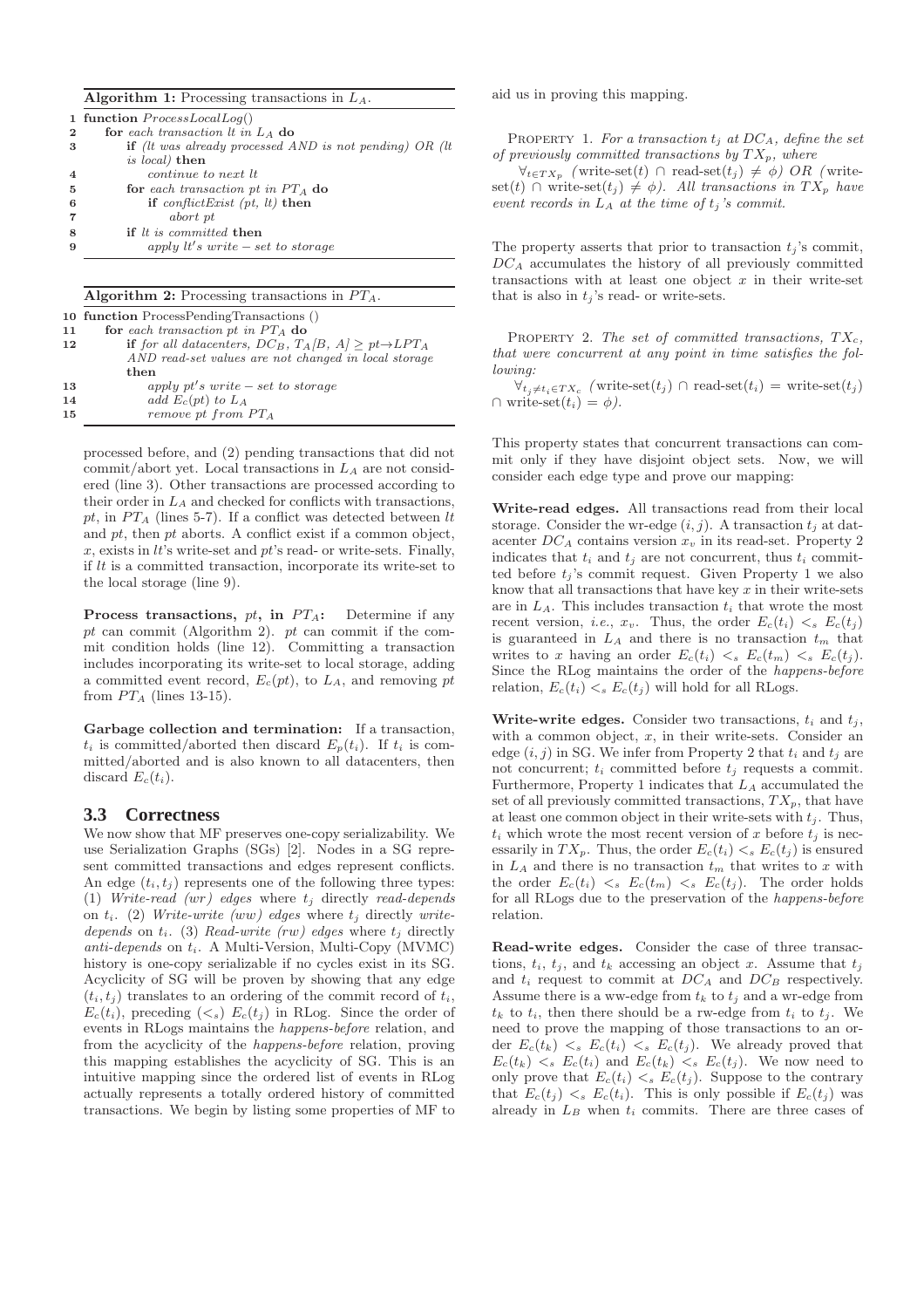|                  | $\left( \right)$ |     |     | S   |
|------------------|------------------|-----|-----|-----|
| С                | 21               | 86  | 159 | 173 |
| $\left( \right)$ |                  | 101 | 169 | 205 |
|                  |                  |     | 99  | 260 |
|                  |                  |     |     | 341 |
|                  |                  |     |     |     |

Table 1: RTT latencies between different datacenters in milliseconds.

possible times for  $t_i$ 's reception at  $DC_B$ : (1)  $E_c(t_i)$  was in  $L_B$  before  $t_i$  requested to commit. This case is not possible, since MF compares the read versions against the ones in storage, and having  $E_c(t_i)$  in  $L_B$  necessarily means that  $t_i$ 's write-set was incorporated in  $DC_B$ . (2)  $E_c(t_j)$  was added to  $L_B$  while  $t_i$  was a pending transaction in  $PT_B$ . This is also not possible because all pending transactions are checked for conflicts with any externally received transaction. So, when  $E_c(t_i)$  was first received at  $DC_B$ , transaction  $t_i$  would have been aborted. (3)  $E_c(t_j)$  arrived at  $DC_B$  after  $t_i$  commits. However, when  $t_i$  commits, the entry  $E_c(t_i)$  is added to  $L_B$ . Thus,  $E_c(t_j)$  is necessarily added after  $E_c(t_i)$ , hence  $E_c(t_i) \leq s E_c(t_j)$ . A contradiction is observed for all cases. Having no transaction  $t_m$  that writes to x with an order  $E_c(t_i) \leq s E_c(t_m) \leq s E_c(t_i)$  follows from our proof of wwedges.

The following theorem shows that our mapping is sufficient to prove one-copy serializability.

#### Theorem 1. *MF ensures one-copy serializability.*

**Proof:** MF guarantees the mapping of SG edges,  $(i, j)$ , to an order  $E_c(t_i) <_{s} E_c(t_i)$  in RLogs as we showed above. The order of events in RLogs guarantees the *happens-before* relation between events. The *Happens-before* relation is acyclic. Since in SG, there is an edge from  $t_i$  to  $t_j$  only if  $E_c(t_i) < s$  $E_c(t_i)$ , a cycle in SG will amount to a violation of the *happens-before* relation exhibited in RLogs. Thus, SG is acyclic, hence MF is one-copy serializable.

#### **4. EXPERIMENTAL EVALUATION**

We performed an evaluation of MF on Amazon EC2. The results are compared with a Paxos-based log replication protocol and an optimized version of it, called Paxos-CP [16]. Our implementation of the Paxos-based log replication protocol is based on megastore [1] and we refer to it as the Paxos commit protocol (or simply Paxos) in the rest of the paper. Paxos-CP is a variant of the Paxos commit protocol that allows more concurrency via *promotion* and *combination*. We use machines in five EC2 datacenters: California  $(C)$ , Oregon  $(O)$ , Virginia  $(V)$ , Ireland  $(I)$ , and Singapore  $(S)$ . RTT latencies across datacenters are shown in Table 1. Each datacenter runs an instance of MF. We run experiments on combinations of those datacenters. A combination is represented by a grouping of the initials of the used datacenters; experiment CI for example is a scenario of two replicas: one in California and the other in Ireland. HBase [10] is used as the underlying key-value store. Yahoo! cloud serving benchmark (YCSB) [3] is leveraged to evaluate the system. Since YCSB does not support transactions, an extended version of YCSB is used to support transactions and transactional workloads [6].



(b) Number of successful transaction commits.

Figure 2: Transactions average commit latency and number of commits for scenarios with different numbers of datacenters

Our experiments focus on measuring the commit latency and the amount of concurrency in the system. Our results show that MF commits transactions, of a datacenter  $i$ , quickly with a latency close to  $RTT_{max}^i$ , where  $RTT_{max}^i$  is the maximum RTT experienced by datacenter  $i$  and any other datacenter in the scenario. We use the notion  $RTT_{max}$  to denote the maximum  $RTT_{max}^i$  for all datacenters *i*. Other experiments detail the behavior of MF while varying contention, write skewness, and propagation intervals. Also, we report the results of varying propagation intervals in a selected datacenter and observe immediate transaction commits for many cases. Thus, a low average commit latency is demonstrated for the datacenter with the longer propagation interval. Results are detailed next.

Message Futures performance. Our first set of experiments consists of four scenarios, CO, COV, COVI, and COV IS. We will report the average commit latencies and the total number of commits. In this study we compare MF's results to those obtained from Paxos and Paxos-CP. A relatively conservative workload is used for the comparison. This is due to Paxos and Paxos-CP's inability to scale for even such a conservative workload and to enable us to observe the characteristics of MF in the normal case oper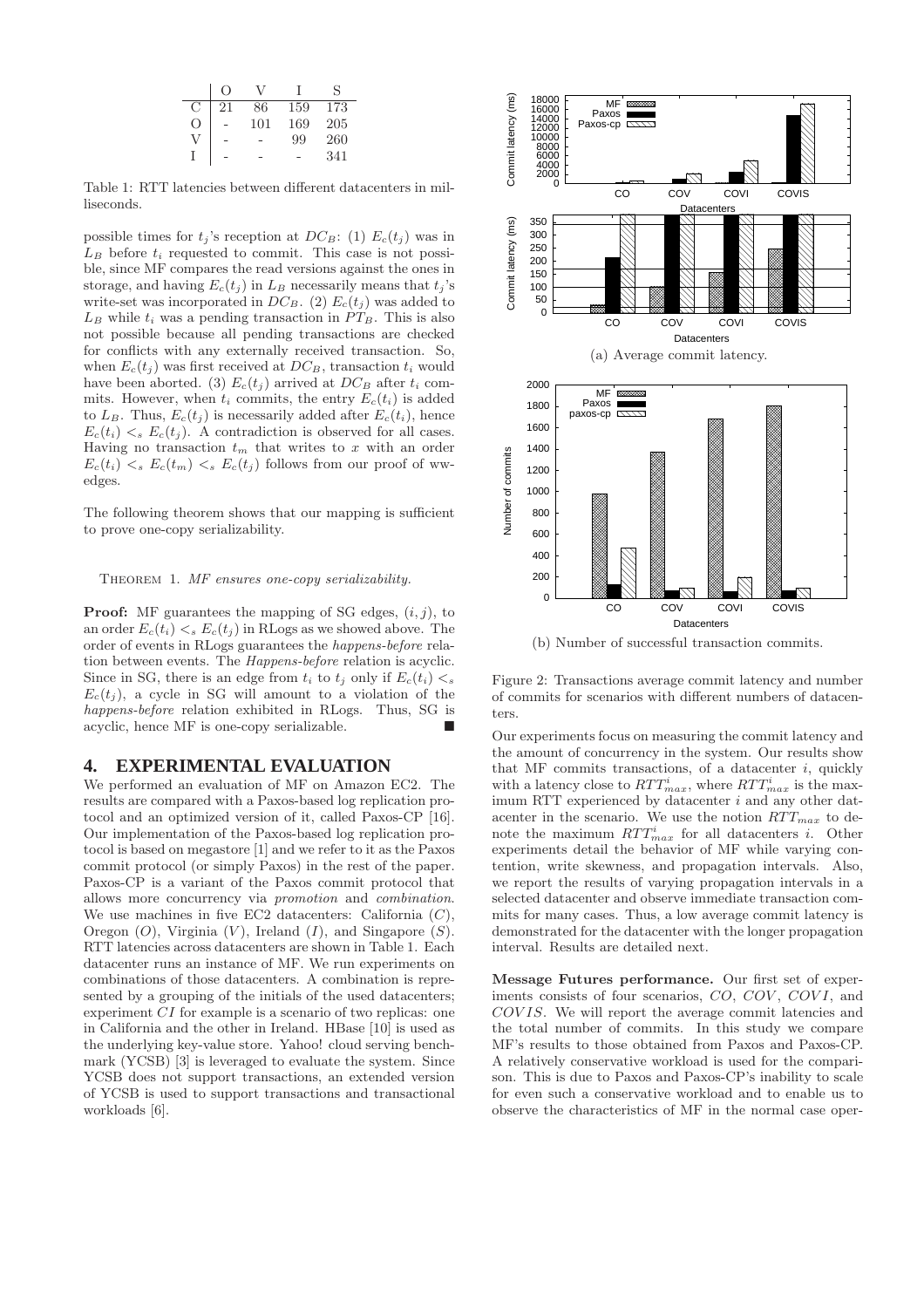ation. The baseline workload employs five client threads in each datacenter. The rate of requests is 10 transactions per second for each datacenter; for five datacenters the overall rate is 50 transactions per second. We run the experiments for a total of 500 transactions in each datacenter. Each transaction accesses 5 objects uniformly from a pool of 1000 keys. Operations are 50% reads and 50% writes. The interval between two RLog transmissions is called the *propagation interval*. Unless stated otherwise, the propagation interval of any datacenter is set to 100ms, hence 10 RLogs are sent per second.

The results of this experiment are shown in Figure 2. Average commit latencies are shown in Figure 2(a). The figure is divided into two parts. The top part shows the whole range of obtained results. To enable observing MF results more closely, the lower part is a magnification of the range which shows commit latencies lower than 360ms. To facilitate comparing with  $RTT_{max}$ ,  $RTT_{max}$  values are plotted as horizontal lines for all scenarios. Commit latencies for MF are close to  $RTT_{max}$  and even below it for larger number of datacenters. This is because a datacenter,  $DC_i$ , achieves an average commit latency relative to the its  $RTT_{max}^i$  value, which is smaller than or equal to  $RTT_{max}$ . Also, more aborted transactions yield lower average commit latency, since most aborts in MF are immediate. MF performs considerably better than Paxos and Paxos-CP, where the average commit latency is more than 14 seconds for COV IS compared to 246ms for MF. The number of commits experienced by the system is affected by the increase in the number of datacenters and transactions per second (Figure 2(b)). MF, however, manages to achieve an average number of 361 commits in the worst case  $(COVIS)$ , whereas Paxos and Paxos-CP were only able to achieve an average number of 64 and 237 commits respectively in their best case (CO). Note that MF's commit ensures that the commit record is persistent in at least one datacenter, whereas Paxos and Paxos-CP ensures that the commit record is persistent in at least a majority.

The commit latency depends on the issuing datacenter. As we have shown, the commit latency is a function of  $RTT_{max}^i$ . However,  $RTT_{max}^i$  values are different for datacenters in the same scenario. From Table 1 for example note that  $RTT_{max}^C$ same scenario. From Table 1 for example note that  $\hbar T T_{max}$ <br>equals 173ms, where  $RTT_{max}^S$  equals 341ms, almost double the value of datacenter C. Thus, we expect the commit latency of a datacenter to be different than other datacenters according to its  $RTT_{max}^i$  value. To illustrate this, results clustered according to the issuing datacenter are shown in Figure 3. Two sets of results are shown for different database sizes, namely 500 and 2500 data objects. It is clear that datacenters  $C, V$ , and  $O$  perform better than their counterparts with higher  $RTT_{max}^i$  values. In Figure 3(a), the results of individual latencies show that  $C, V$ , and  $O$  achieve about two thirds the latency of I and S for the case of 2500 data objects. The effect is less apparent for the higher contention case, *i.e.*, where the number of data objects is 500. This is due to the higher abort rate. Since most aborts are either immediate or require much lower latency, they are not as much affected by the wide-area communication latency. A point to consider here is that  $I$  and  $S$  achieve commit latencies that are close to their respective  $RTT_{max}^i$ , whereas  $C, V$ , and  $O$  are not. This is due the effect of our choice of



(b) Number of successful transaction commits, out of 500 transactions.

Figure 3: Detailed performance of each datacenter in a CVOIS scenario.

propagation latency which has a more visible effect for lower  $RTT_{max}^i$  values. It will be shown in a later experiment (Figure 6) how enforcing a lower propagation interval will make the commit latency of datacenter C close to  $RTT_{max}^C$ . The number of commits, shown in Figure 3(b), do not show the same variation and dependence on  $RTT_{max}^i$ . The number of commits are only slightly better for  $C$  and  $O$  for scenarios with higher contention.

Contention effect. In the next set of experiments we would like to study the effect of contention on the performance of MF. This is tested by varying the size of the database from 50 to 5000 data objects on a CV OIS scenario. Figure 4 shows obtained results. Observe how the effect of high contention is apparent for values smaller than 500 data objects. The results then gradually converge to performance results close to scenarios with no contention. For example, the number of commits, as shown in Figure 4(b), increase by 7% when the number of data objects is increased from 2500 to 5000. This is at the cost of a 3% increase in commit latency (Figure  $4(a)$ ). Two main observations are to be taken from these results. First, the effect of increasing the number of data objects diminishes as the size of the database increases. Second, there is a trade-off between commit la-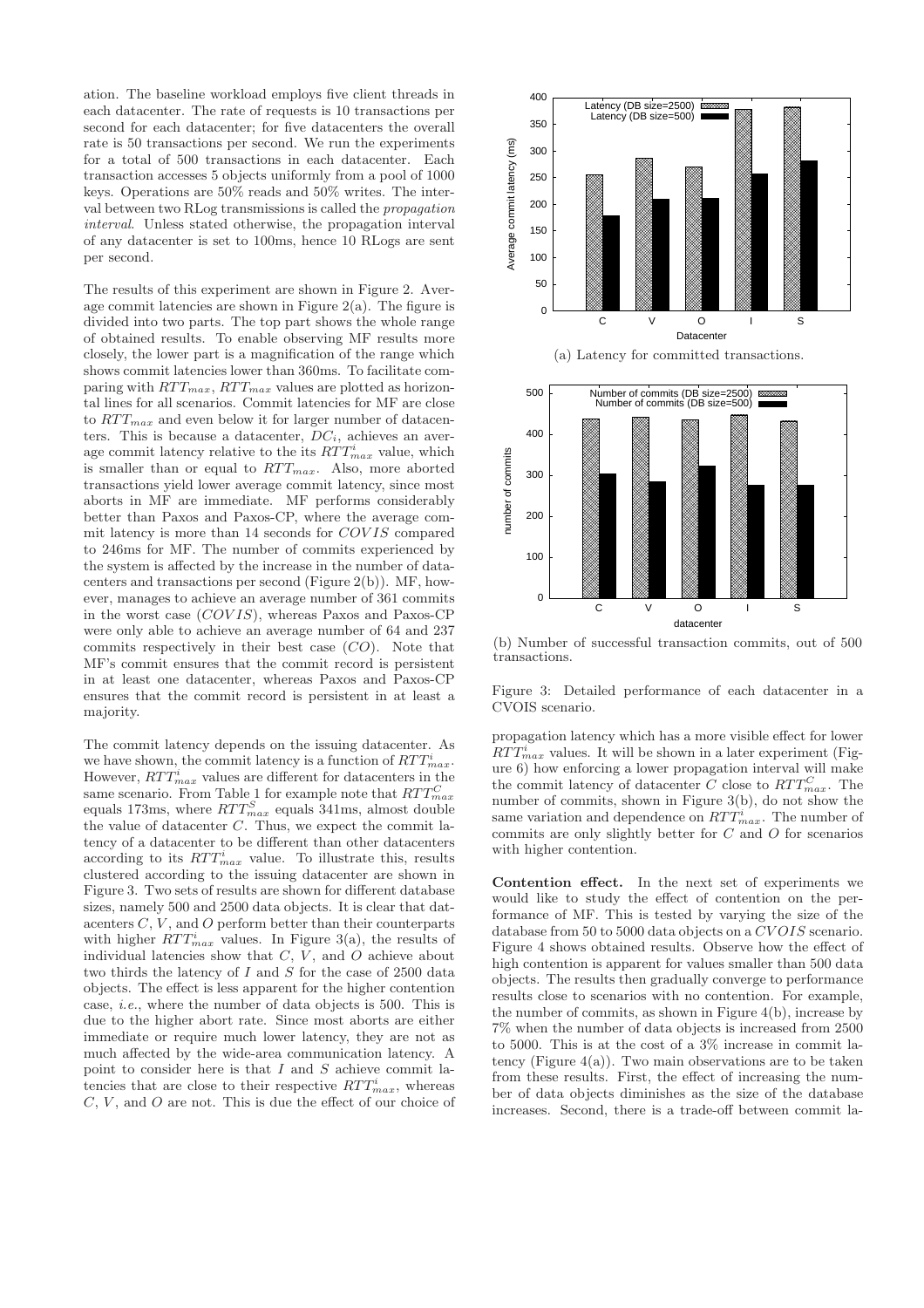

(b) Number of successful transaction commits, out of 2500 transactions.

Figure 4: The effect of contention on Message Futures.

tency and number of commits with respect to the size of the database. This is an important factor for deciding a suitable granularity for a given database.

Write to read ratio. In all previous experiments an operation can be either a read or a write with equal probability. While this can be considered as a workload with a high number of writes, it is necessary to investigate the behavior of MF for different write to read ratios. The results for varying the write to read ratio are shown in Figure 5 for a CVOIS scenario. Two sets of experiments were performed with different database sizes, *i.e.*, 500 and 2500 data objects. Commit latency results, shown in Figure 5(a), demonstrate the degrading effect of increasing write to read ratio. This effect is larger for scenarios with higher contention. Consider going from a write to read ratio of 1:9 to 9:1. A degradation of 16.6% is observed for a database with 2500 data objects compared to a degradation of 37% for a database with 500 data objects. The number of commits experiences similar behavior where a degradation of 15.5% is observed for a size of 2500 compared to 46.8% for a size of 500 data objects.

Propagation interval effect. Now we study the effect of the propagation interval on MF. To illustrate this effect, we plot the Cumulative Distribution Function (CDF) of trans-



(b) Number of successful transaction commits, out of 2500 transactions.

Figure 5: The effect of Write-to-read ratio on Message Futures.

actions' commit latencies for Datacenter  $C$  in a  $CVOIS$  scenario for different propagation interval values. In Figure 6, the propagation interval is increased from 10ms to 200ms. Note that the propagation interval changed in this set of experiments is for all datacenters, hence it is a global propagation interval. Increasing the propagation interval causes an increase in commit latencies. Furthermore, increasing the global propagation interval causes the commit latency values to be more variant. For example, with a global propagation interval of 200ms, the bulk of commit latency values range from 300 to 540ms, whereas a global propagation interval of 10ms causes the range of the bulk of commit latency values to be from 170 to 250ms. The range of values of the latter is almost one third of the former.

Performance prioritization In Section 3 we showed how a transaction can immediately commit if the commit condition is already satisfied. Commit latency and regions of immediate commits highly depend on the dynamics of transmitting and receiving RLogs. For example, immediate commits will only occur when the commit condition with respect to all other datacenters is satisfied. Smart scheduling of RLog transmission will increase the duration of immediate commits. In the following experiment we use a fixed rate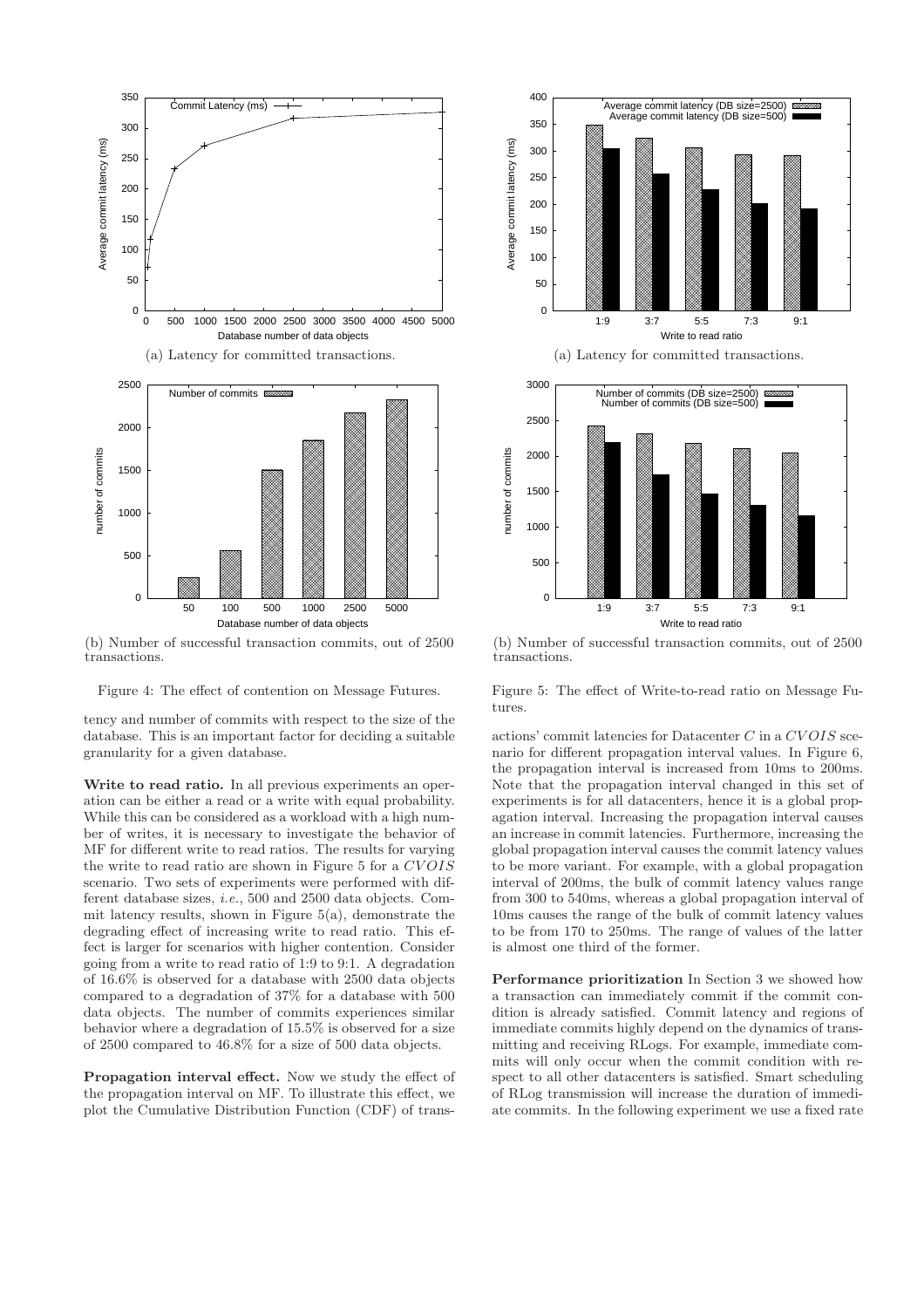

Figure 6: Cumulative density function of commit latency of 500 transactions at datacenter C for four global values of propagation intervals.



Figure 7: Transactions average commit latency while increasing the propagation interval of datacenter C in a CVOIS scenario.

scheduler with different rates to observe the effect of increasing the propagation interval of one datacenter and how that enables us to achieve higher performance results for it. In this experiment, we report the results obtained for C and compare it against the average of all other datacenters in a COVIS scenario. Datacenters other than C have their propagation interval fixed at 10ms in all runs to observe the effect of C's propagation interval in isolation. The results are shown in Figure 7. As the propagation interval of C increases, an improvement of C's average latency is experienced. This improvement is at the expense of an increase of the average commit latency of all other datacenters. An important point to observe in C's propagation interval values is 500ms. C's commit latency at this point is 75% less than the run with a propagation interval of 50ms for C. Before this point, the average of other datacenter increases slowly, *i.e.*, an increase of 65ms. However, after the 500ms point, although C's commit latency continue to decrease, this is at a higher cost for other datacenters' commit latencies. Observe that compared to the point at 500ms, when C's propagation interval increases to 1000ms its average commit latency improves by dropping another 74% of its latency to be 10ms



Figure 8: Cumulative Distribution Function of commit latencies of 500 transactions in datacenter C with different propagation interval values.

whereas the average of other datacenters increase by 119%. Changing the propagation interval does not show a clear effect on the number of commits for  $C$ ; a number of commits between 376 and 426 is maintained for all runs. The effect on other datacenters is a slowly decreasing average number of commits from 386 to 345 successful commits.

To study the effect of increasing the propagation interval of one datacenter we performed another set of experiments to observe the commit latency values of all transactions. This will allow us to extract the number of transactions that committed immediately and show how other transactions behave. The experiments were performed on a CVOIS scenario where  $C$  is the only datacenter issuing transactions. Datacenters other than C transmit RLogs with a fixed interval of 10ms. The results are shown in Figure 8. A CDF of obtained commit latency values of scenarios with different propagation intervals are plotted. Note how increasing the propagation interval increases the amount of immediate commits. About 60% and 90% immediate commits are recorded for a propagation interval of 500ms and 1000ms, respectively. Also, note that transactions collectively performs better as the propagation interval increases.

#### **5. RELATED WORK**

State of the art solutions vary significantly. In this section, we summarize the literature of concurrency management for multi-datacenter environments. Then, we attempt to describe MF's approach in contrast to other work.

Two-Phase Commit (2PC), and other traditional protocols, were not intended for geographically separated datacenters. 2PC requires a coordinator, introducing a single point of failure. Lock and release exchanges require at least two RTTs for each transaction in addition to blocking other stores.

Paxos [13] is a consensus algorithm that could be leveraged to implement concurrency control for multi-datacenters [1, 9, 11, 16]. Paxos takes at least two rounds of communication to reach consensus on a value, a prepare phase and an acceptance phase. It is a majority algorithm, meaning that it can reach consensus by coordinating with at least a ma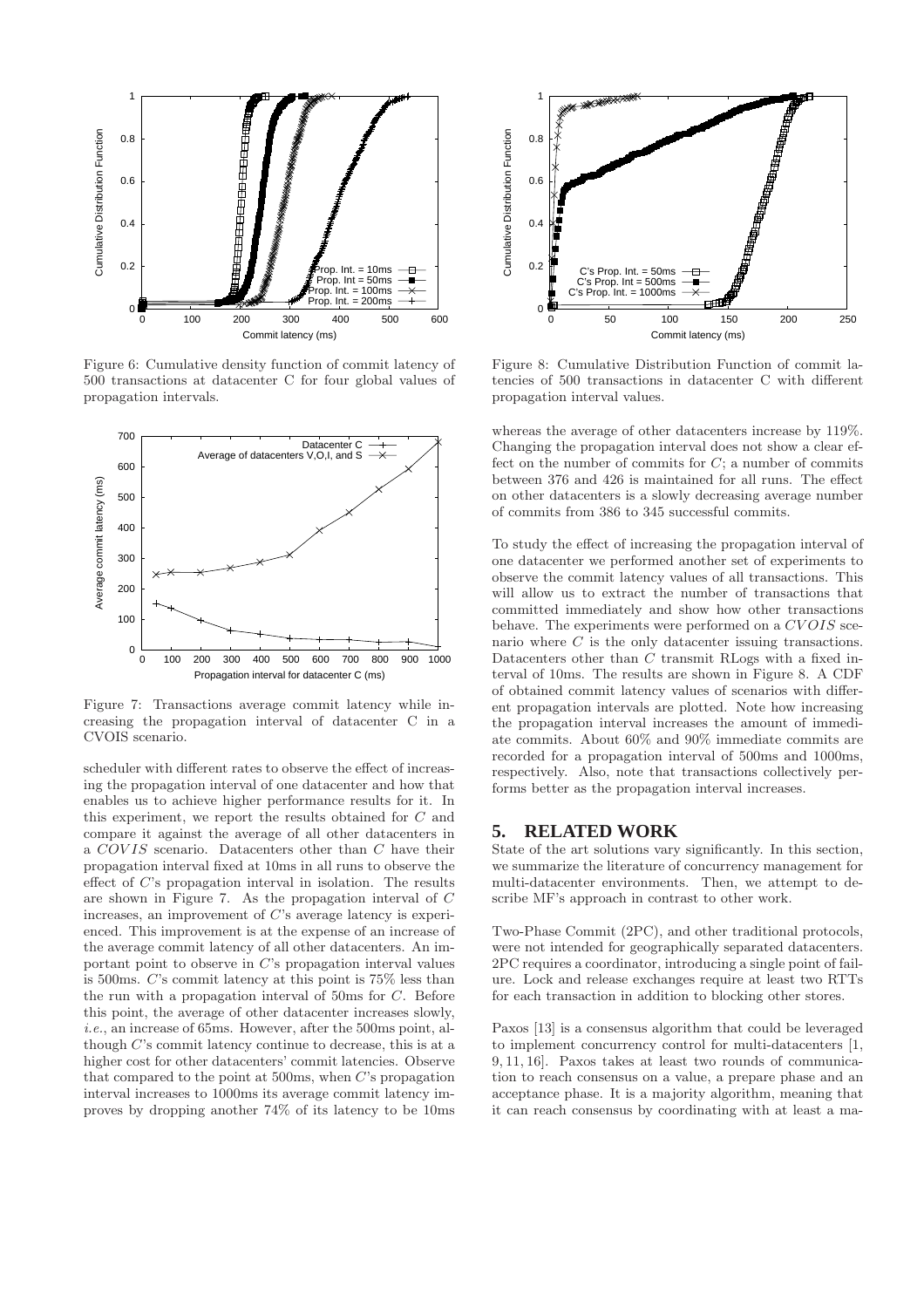jority of nodes. Gray and Lamport [9] propose using Paxos to commit protocols in order to avoid the blocking problem incurred in 2PC. Another way to use Paxos for concurrency control is via log replication [1, 16]. In those protocols, participants compete on writing to log positions. By reaching consensus on every position in the log, correctness is maintained, since all participants agree on the transaction order. MDCC [11] uses a variant of Paxos to atomically commit transactions while providing replication at the same time. Each record requires a Paxos round to be accepted. A record is accepted if it did not introduce any conflicts. When all records are accepted and learned, then the transaction is considered committed. Paxos, though master-less, requires at least two RTTs for transaction commits. Also, it cannot handle highly concurrent scenarios as is, since transactions contend even if they were not in conflict. Optimizations were proposed to minimize latency by using a variant called Fast Paxos [14]. In it, the master is bypassed, thus allowing for collisions. Collisions require master intervention and retraction to classic Paxos, leading to poorer performance for conflicting transactions.

A Transactional layer that sits over a replication layer was also studied and implemented in large-scale systems [5, 7, 8]. Google Spanner [5] is a recently introduced global-scale concurrency control manager used by Google. Data are partitioned and each partition is replicated across datacenters. Leaders are assigned to each partition. Transactions read from the leader and read objects are locked. Transactions commit by running 2PC on partition leaders. In this paradigm, 2PC and Two-Phase Locking are used to achieve concurrency control and Paxos is used to achieve replica consistency. Scatter [8] is also another solution that uses 2PC over Paxos in a fashion similar to Spanner. It is a key-value store that uses Distributed Hash Tables.

Geo-replication of data stores was tackled by recent work [4, 15,17]. These systems sacrifice strong consistency for better performance. Data stores are partitioned and each partition is assigned a master. Thus, requests close to the master are served without being affected by the large latency between data centers. However, this approach is only effective if data can be localized efficiently and requests access a restricted partition. PNUTS [4] uses a reliable Pub/Sub message passing system to transmit updates asynchronously across data centers. PNUTS, however, is a key-value data store and does not support transactions. Walter [17] extends Snapshot Isolation to a variant called Parallel Snapshot Isolation (PSI). PSI relaxes the snapshot read condition to be the last committed version in the local data center rather than the last committed version globally. Also, write-write conflicts should not be concurrent in any single site. The final property of PSI is the preservation of commit causality across sites. COPS [15] delivers causal consistency with convergent conflict handling, called *causal+*. Causal consistency is observed by maintaining the causal dependency of operations and ensuring that the propagation of operations from one data center to the other follows the causal order in the local data store. Calvin [18] is a recently proposed protocol for distributed transactions that trades throughput for latency. Global transaction ordering is achieved by ordering transactions in batches. Unfortunately, this makes transactions experience large commit latencies.

In our work we abstract a multi-datacenter environment as a hierarchy of two levels. Those are the inter- and intradatacenter levels. There are two main characteristics that differentiate those two levels: (1) coordination between nodes are much more expensive across datacenters. (2) machine failures are more frequent than datacenter outages. Observing those differences indicates that an inter-datacenter concurrency manager should target minimizing the cost of wide-area replication, whereas an intra-datacenter concurrency manager should target increasing fault-tolerance. The paper focuses on the former target by proposing MF to be an inter-datacenter concurrency manager. By abstracting each datacenter as a single entity we minimize the required communication and by designing with wide-area latency awareness we minimize the cost of wide-area coordination. Traditional Paxos solutions do not provide such an abstraction, thus increasing message complexity and inter-datacenter coordination cost. Solutions with a transactional layer on top of a replication layer increases the required wide-area messaging. Systems that follow this paradigm require planned machine placement to overcome the cost of wide-area messaging, *i.e.*, placing a majority of machines in close proximity to each other. However, placing a majority in close proximity will make the system vulnerable to natural disasters. Furthermore, since the majority is at close proximity, any client, no matter where it is, will be required to coordinate with at least one of them. Our approach divides the problem into two levels, where each level is transactional, and replication is achieved by executing transactions at each datacenter.

# **6. CONCLUSION**

We proposed Message Futures, a geo-replicated concurrency control manager for multi-datacenter environments. It exhibits low commit latency of transactions, with latency close to the RTT of the system. Proactive message passing of state and transaction information enables datacenters to infer enough information to commit transactions. RLogs are incorporated in the MF design to increase fault tolerance and leverage its conservation of the *happens-before* relation. We demonstrated how our scheme can be used to prioritize the performance of different datacenters. A datacenter with a larger propagation interval experiences lower commit latencies and the immediate commitment of transactions in many cases. An evaluation on an inter-continental setting was performed to demonstrate MF's performance and validate our claims.

## **7. ACKNOWLEDGMENTS**

The authors would like to thank Aaron Elmore and Alex Pucher for the initial discussions on the design, the anonymous reviewers, and Ken Salem for their insightful comments. This work is partially supported by NSF Grant 1053594. Faisal Nawab is funded by a fellowship from King Fahd University of Petroleum and Minerals. We Also would like to thank Amazon for access to Amazon EC2.

# **8. REFERENCES**

[1] Jason Baker, Chris Bond, James Corbett, J. J. Furman, Andrey Khorlin, James Larson, Jean-Michel Leon, Yawei Li, Alexander Lloyd, and Vadim Yushprakh. Megastore: Providing scalable, highly